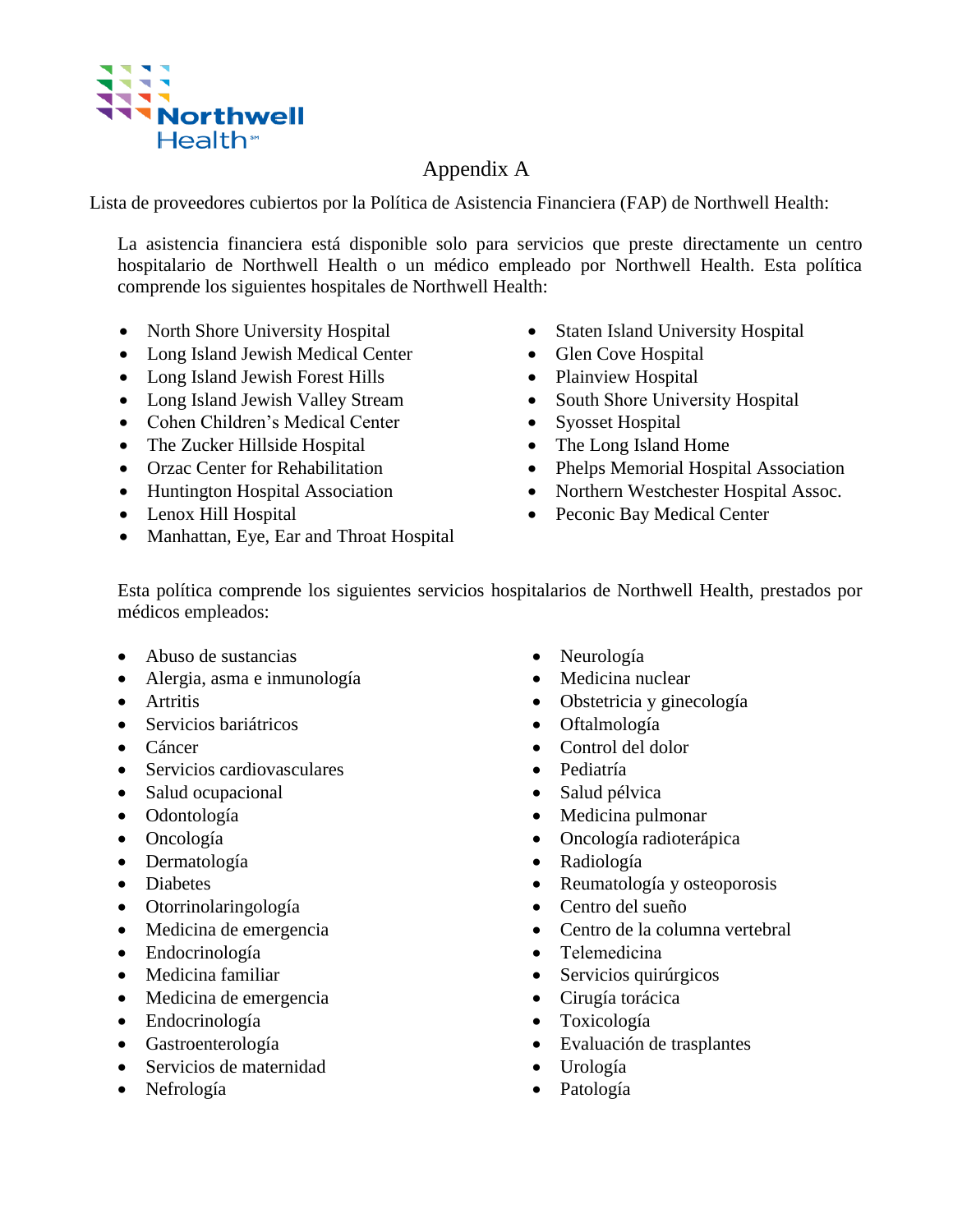

Además, las siguientes organizaciones relacionadas con Northwell Health también cumplen la FAP de Northwell Health:

- Anesthesia Management Services, LLC
- Brightwaters Gynecology, PC
- Brooklyn Ambulatory Care, PC
- Brooklyn Ambulatory Services, LLC
- Carnegie Cardiovascular, PC
- Community Drive Surgery, PC
- DHCH, LLC
- Endo Group, LLC
- Endoscopy Center of Long Island
- Greenwich Village Ambulatory Surgery Center, LLC
- Krasnoff Consultative Services, LLC
- Lakeville Surgery, PC
- Lenox Hill Hospital Medical, PC
- Lenox Hill Pathology, PC
- Lenox Otolaryngology Head & Neck Surgery, PC
- Lynbrook SC, LLC
- Marcus Avenue Medical, PC
- Medical Care of Queens, PC
- Melville SC, LLC
- North Shore LIJ Cardiovascular Medicine PC
- North Shore LIJ Occupational Medicine PC
- North Shore Medical Accelerator, PC
- North Shore-LIJ Anesthesiology, PC
- North Shore-LIJ Cardiology @ Deer Park, PC
- North Shore-LIJ Clinical Integration Network IPA, LLC
- North Shore-LIJ Heart Surgery, PC
- North Shore-LIJ Internal Medicine at Lynbrook, PC
- North Shore-LIJ Internal Medicine at New Hyde Park, PC
- North Shore-LIJ Internal Medicine, PC
- North Shore-LIJ Medical Group at Huntington, PC
- North Shore-LIJ Medical Group at North Nassau, PC
- North Shore-LIJ Medical Group at Syosset, PC
- North Shore-LIJ Medical Group Urgent Medical Care, PC
- North Shore-LIJ Medical Group, PC
- North Shore-LIJ Medical, PC
- North Shore-LIJ OB-GYN at Garden City, PC
- North Shore-LIJ OB-GYN at New Hyde Park, PC
- North Shore-LIJ OB-GYN, PC
- North Shore-LIJ Pediatrics of Suffolk County, PC